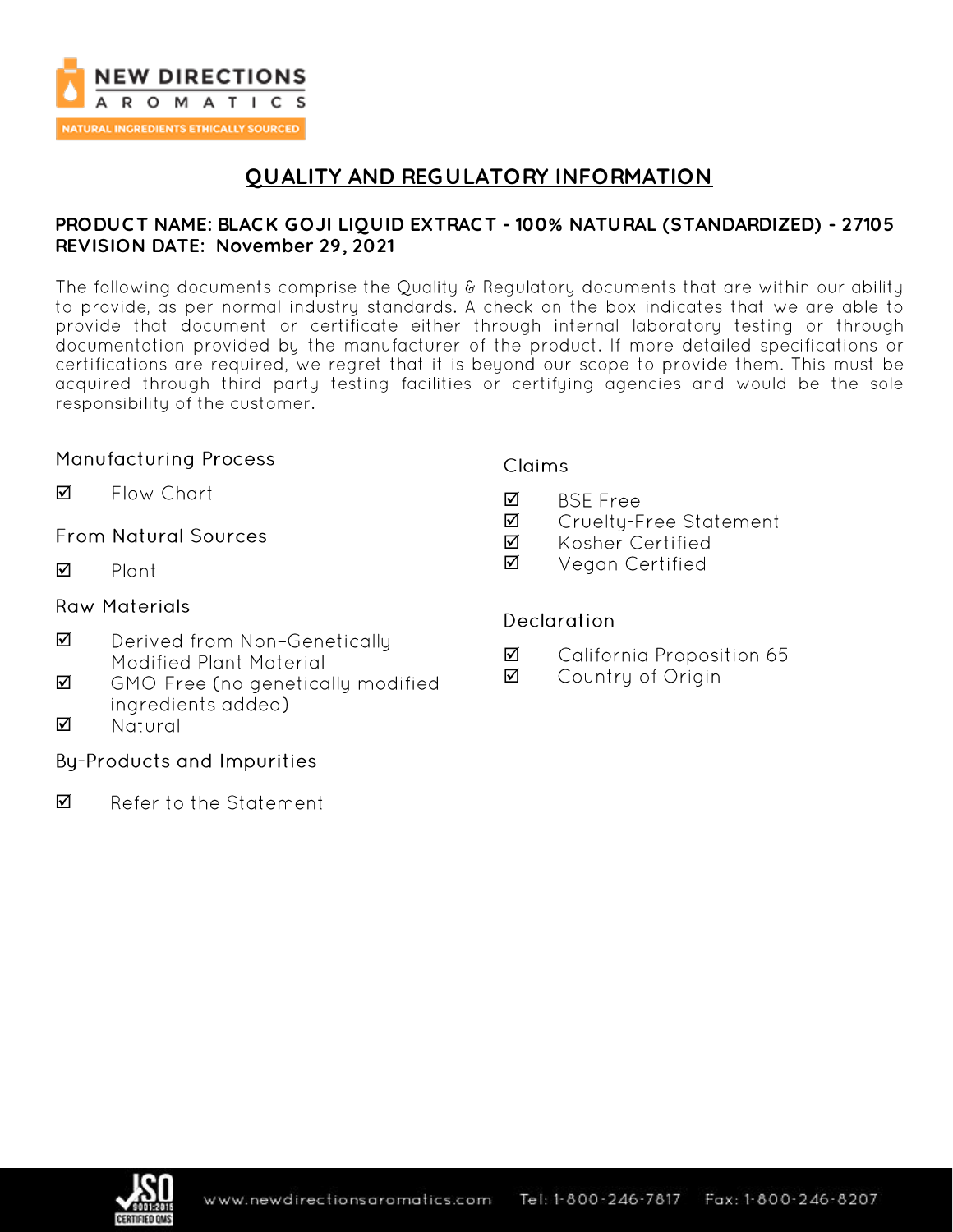

# **FLOW C HART**

**PRODUC T NAME: BLAC K GOJI LIQUID EXTRAC T - 100% NATURAL (STANDARDIZED) - 27105**



#### Disclaimer & Caution

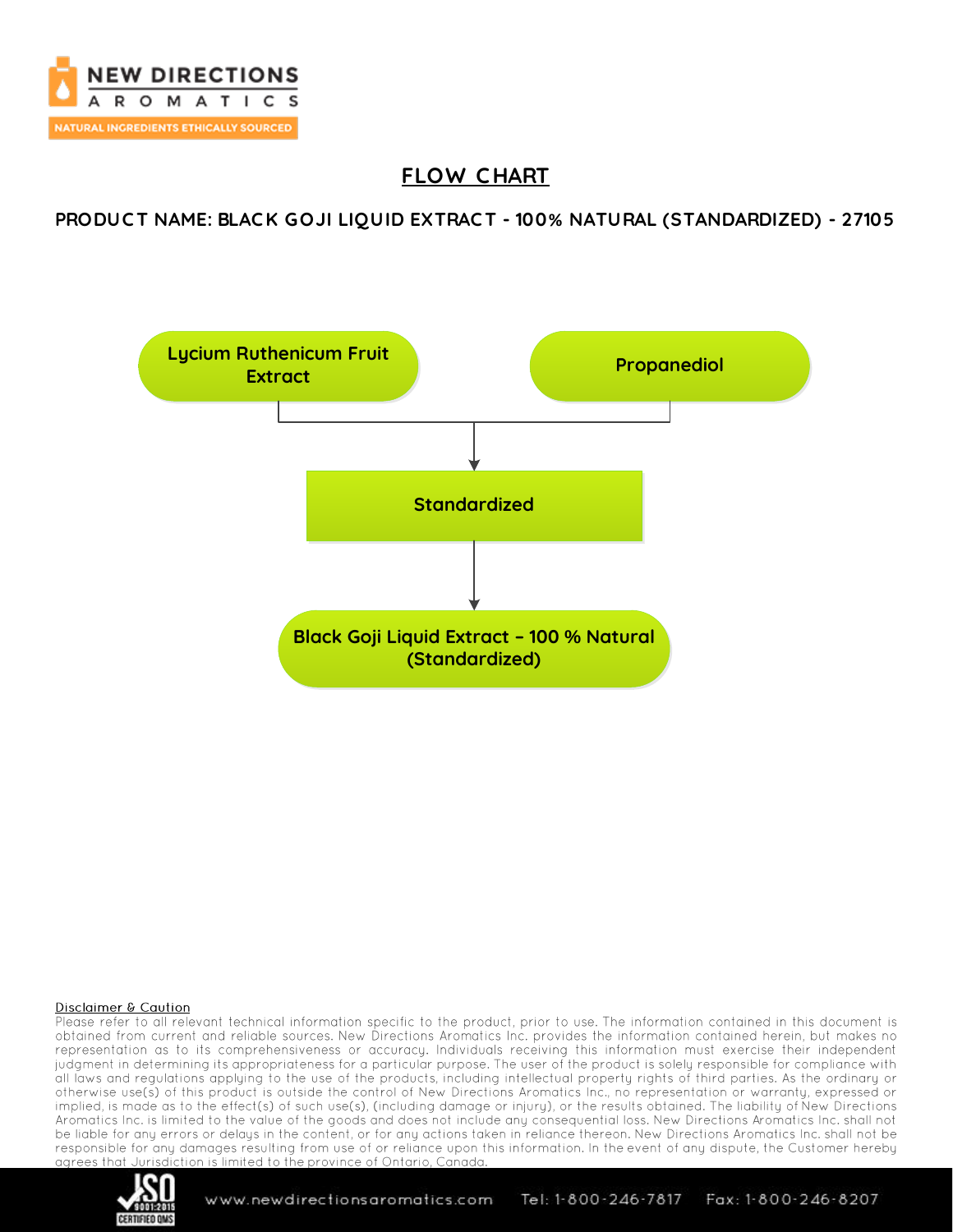

# **GMO STATEMENT**

## **PRODUC T NAME: BLAC K GOJI LIQUID EXTRAC T - 100% NATURAL (STANDARDIZED) - 27105**

We hereby declare that, to the best of our knowledge, this product was not produced from or with GMO plant material.

#### Disclaimer & Caution

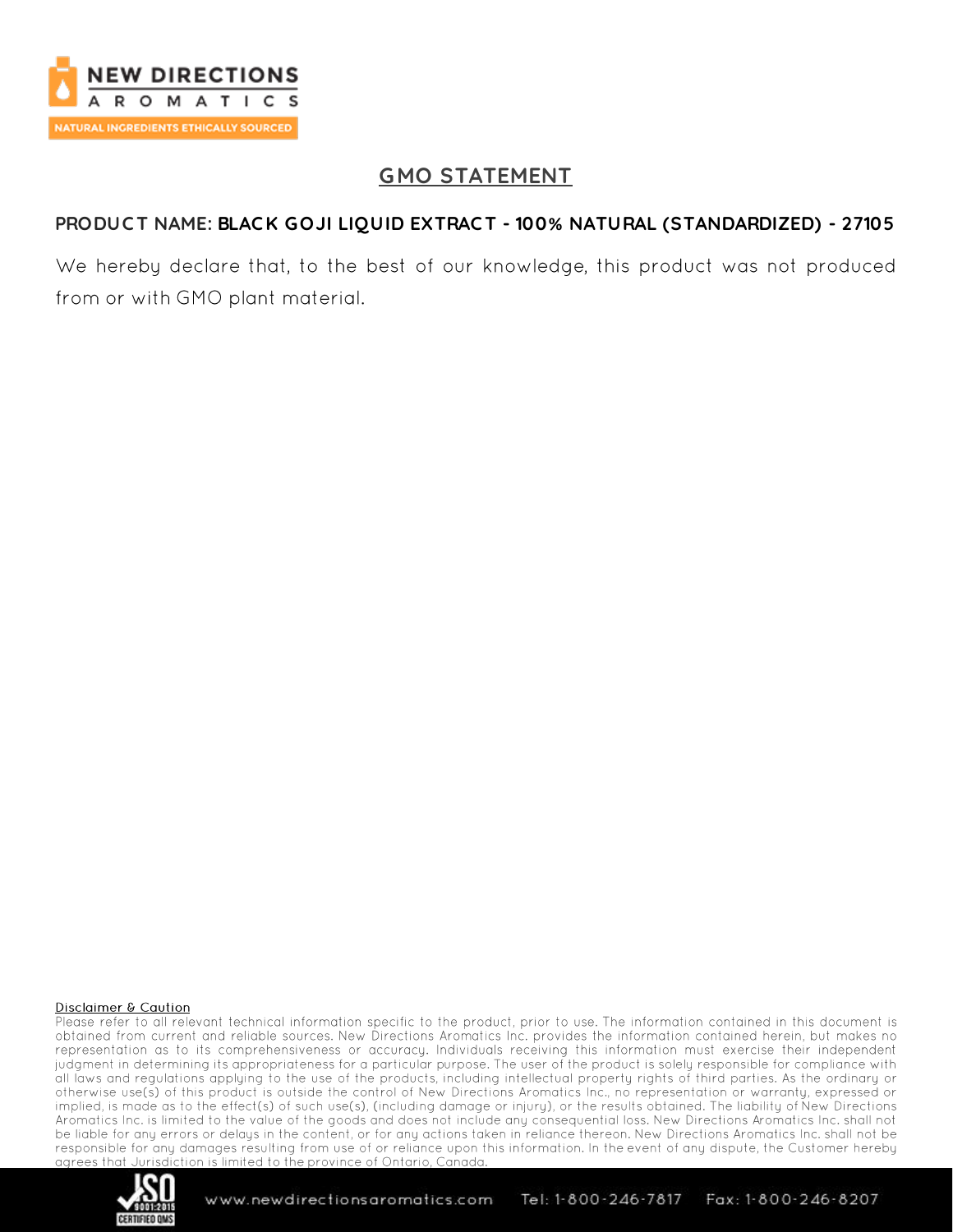

## **NATURAL STATEMENT**

## **PRODUC T NAME: BLAC K GOJI LIQUID EXTRAC T - 100% NATURAL (STANDARDIZED) - 27105**

We hereby declare that, to the best of our knowledge, this product is 100% natural.

#### Disclaimer & Caution

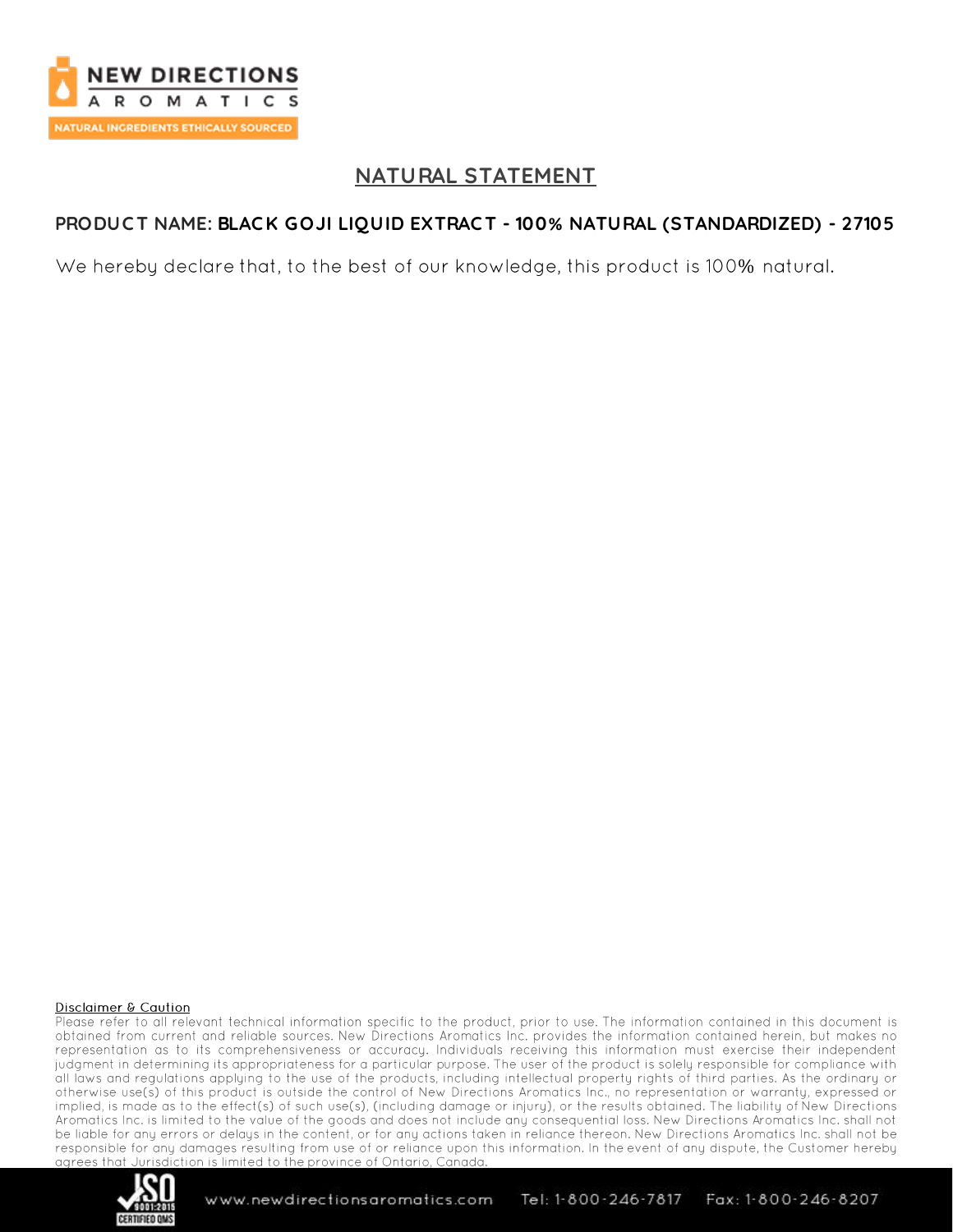

## **BY – PRODUC TS & IMPURITIES STATEMENT**

## **PRODUC T NAME: BLAC K GOJI LIQUID EXTRAC T - 100% NATURAL (STANDARDIZED) - 27105**

We hereby declare that, to the best of our knowledge, this product does not contain any of the following by products and/or Impurities:

- Parabens •
- Phthalates •
- •Nanomaterial

#### Disclaimer & Caution

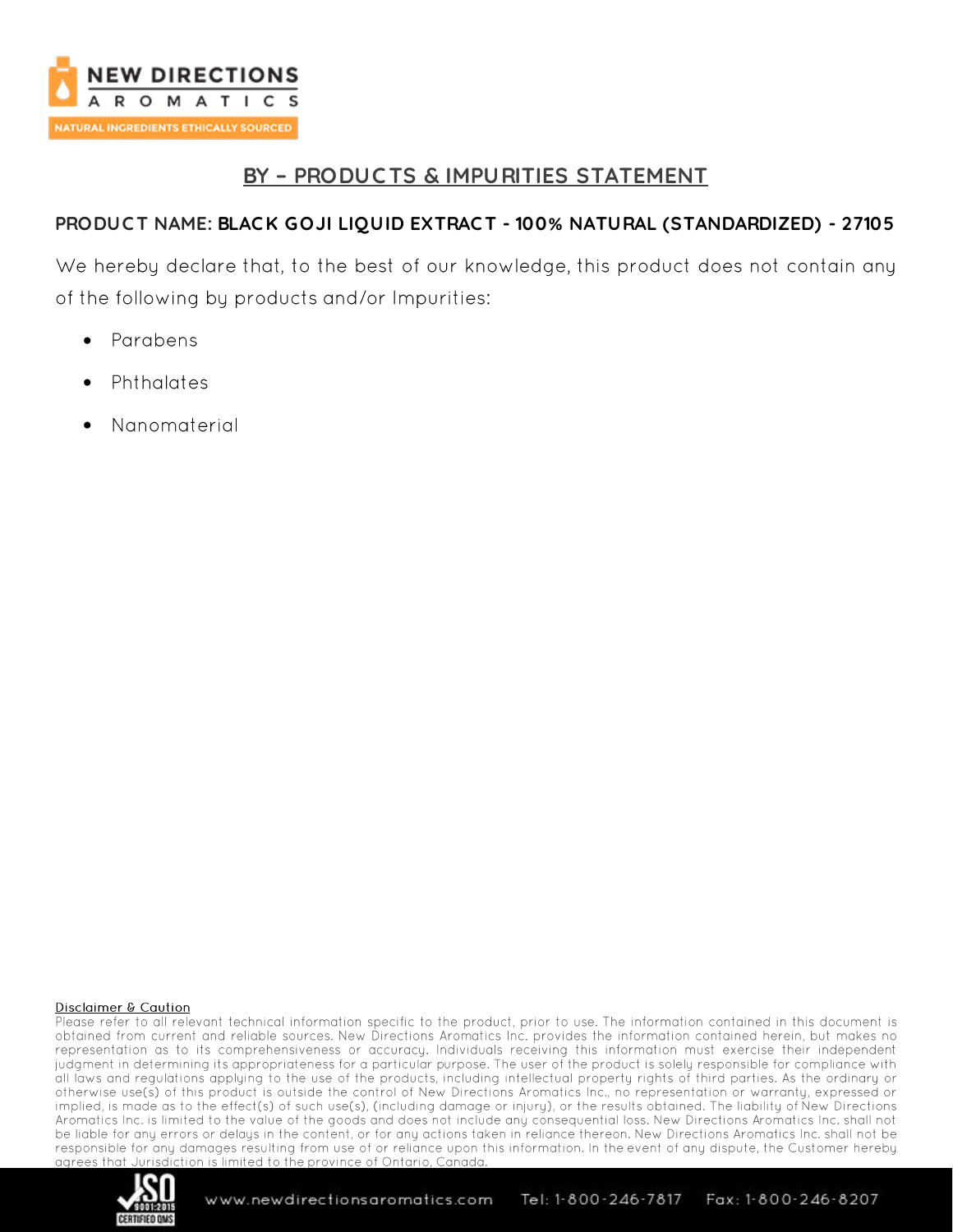

# **DEC LARATION OF BOVINE/TRANSFERABALE SPONGIFORM ENC EPHALOPATHY (BSE/TSE)**

## **PRODUC T NAME: BLAC K GOJI LIQUID EXTRAC T - 100% NATURAL (STANDARDIZED) - 27105**

We hereby declare that, to the best of our knowledge, this product was not made with, nor contains, any animal material or derivatives, and is free of BSE/TSE.

#### Disclaimer & Caution

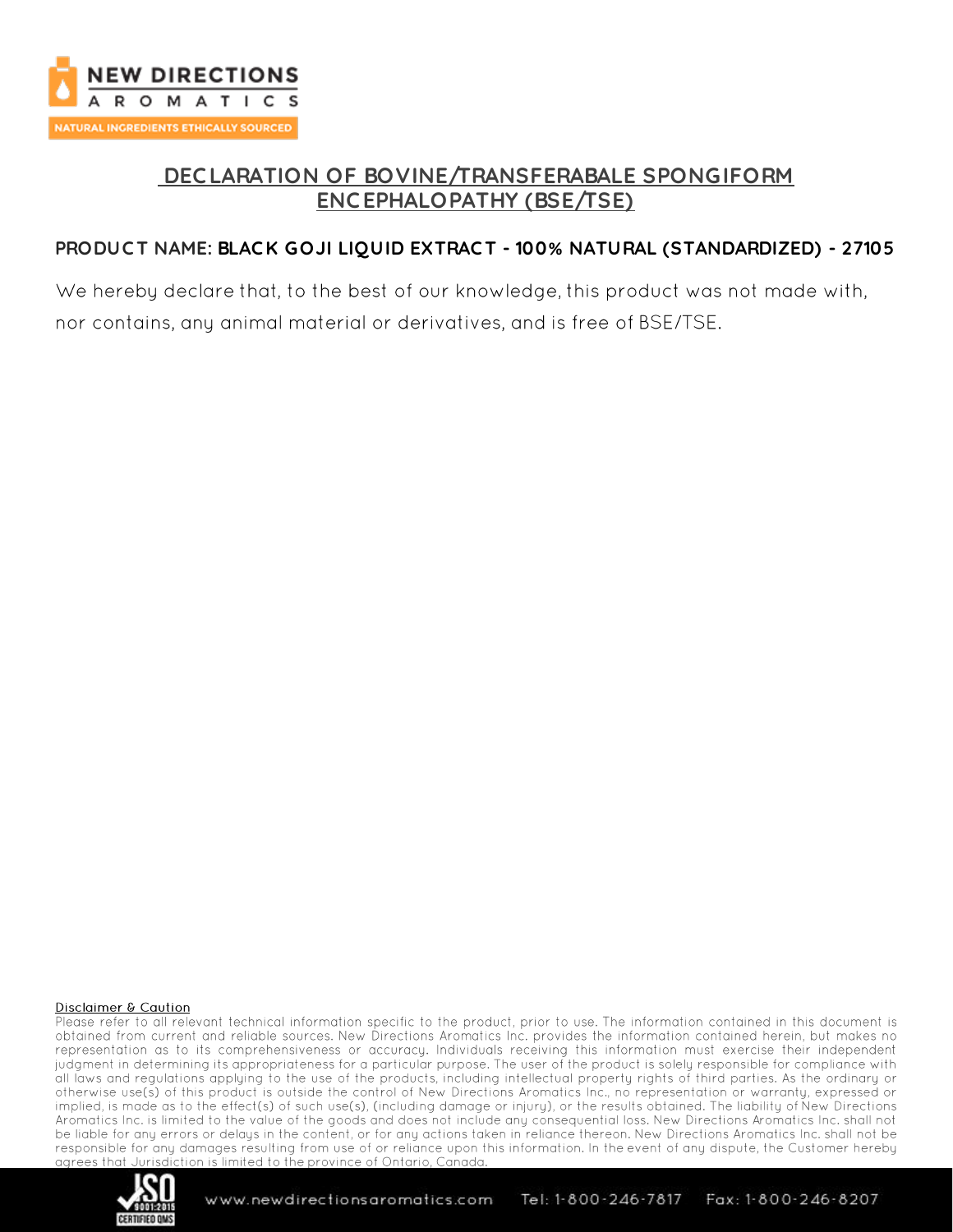

# **C RUELTY-FREE STATEMENT**

### **PRODUC T NAME: BLAC K GOJI LIQUID EXTRAC T - 100% NATURAL (STANDARDIZED) - 27105**

We hereby declare that, to the best of our knowledge, this product has not been tested on animals.

#### Disclaimer & Caution

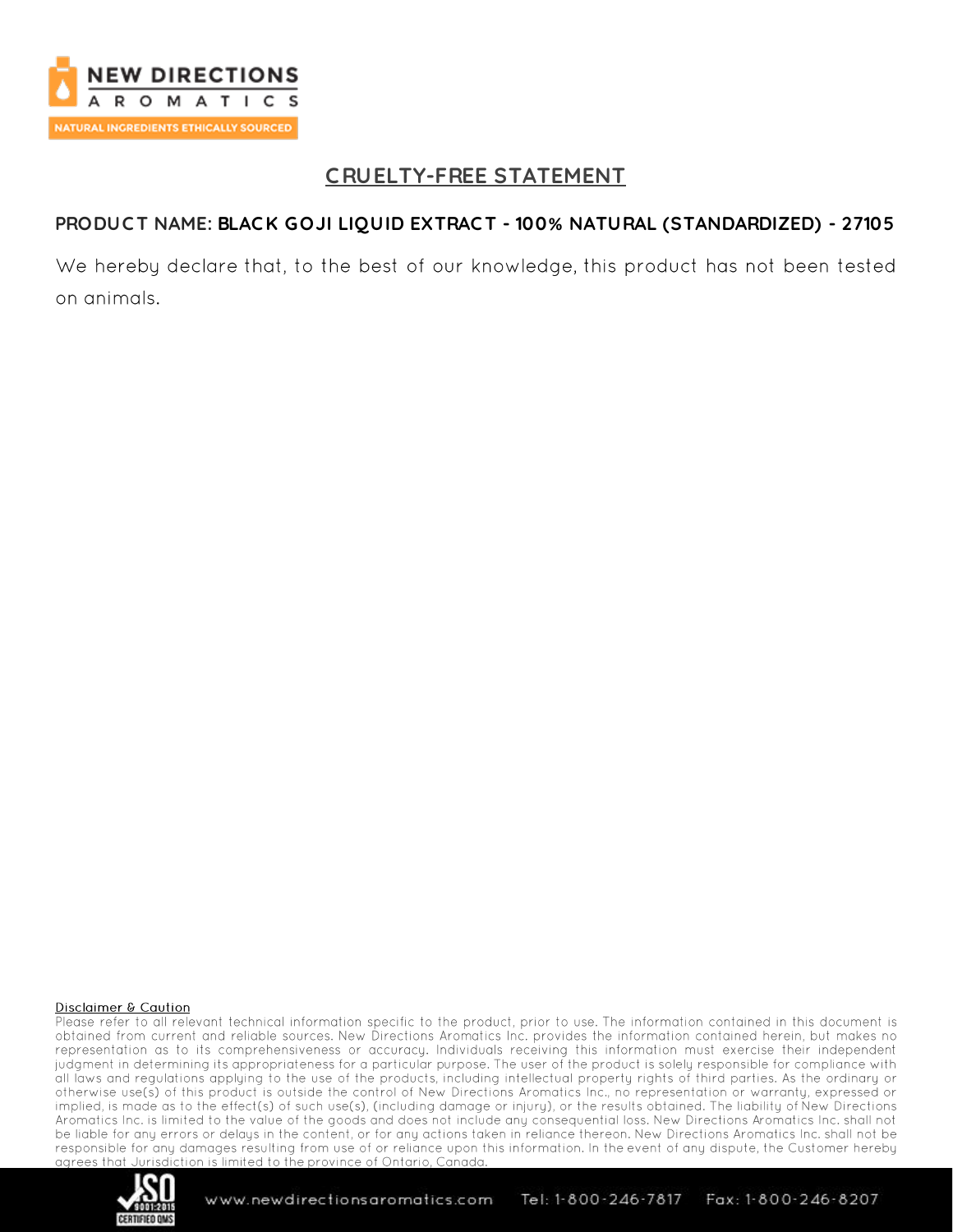

# **KOSHER STATEMENT**

## **PRODUC T NAME: BLAC K GOJI LIQUID EXTRAC T - 100% NATURAL (STANDARDIZED) - 27105**

We hereby confirm that, this product has been certified to Kosher Standards.

#### Disclaimer & Caution

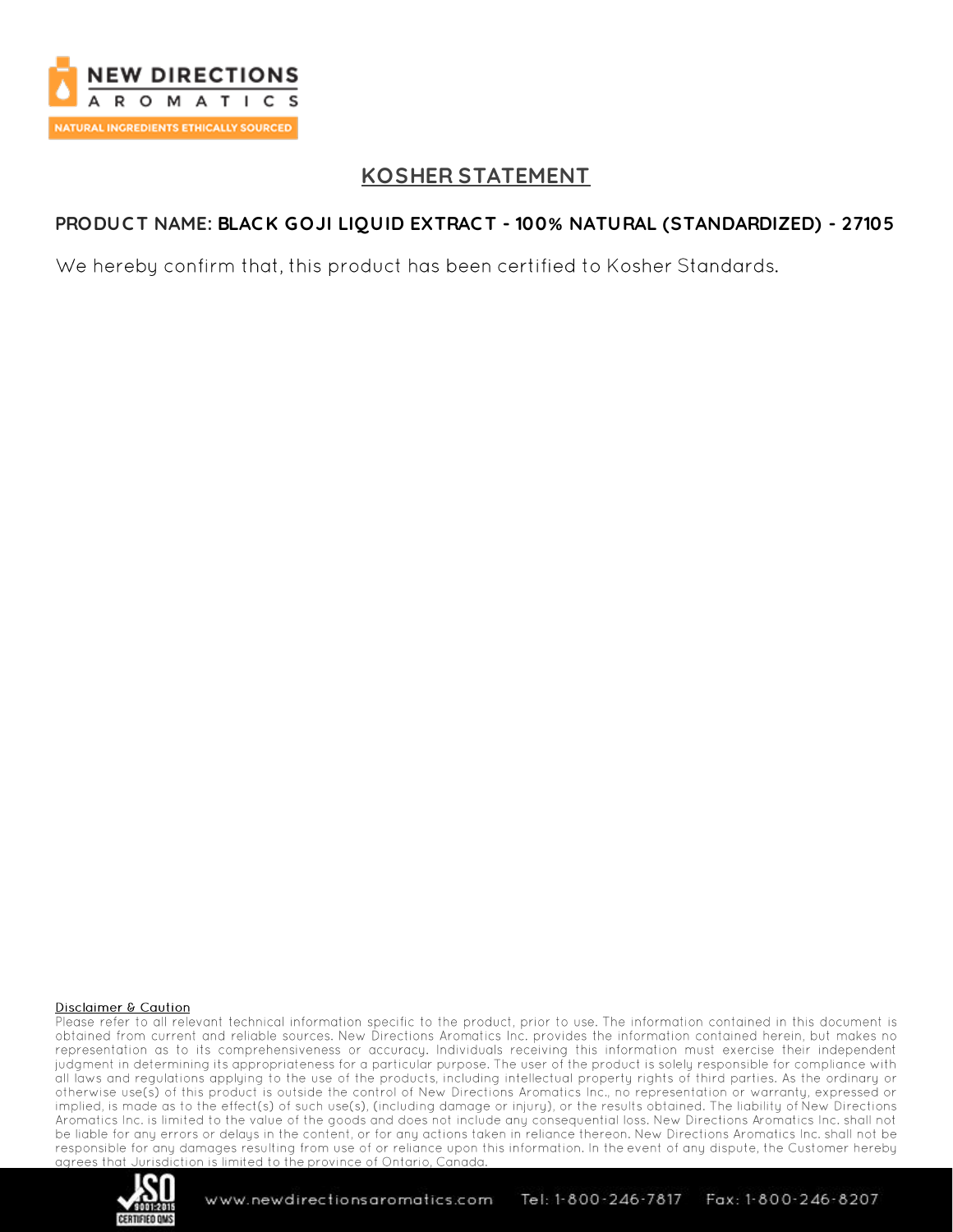

## **VEGAN STATEMENT**

### **PRODUC T NAME: BLAC K GOJI LIQUID EXTRAC T - 100% NATURAL (STANDARDIZED) - 27105**

We hereby confirm that, this product has been certified to Vegan Standards.

#### Disclaimer & Caution

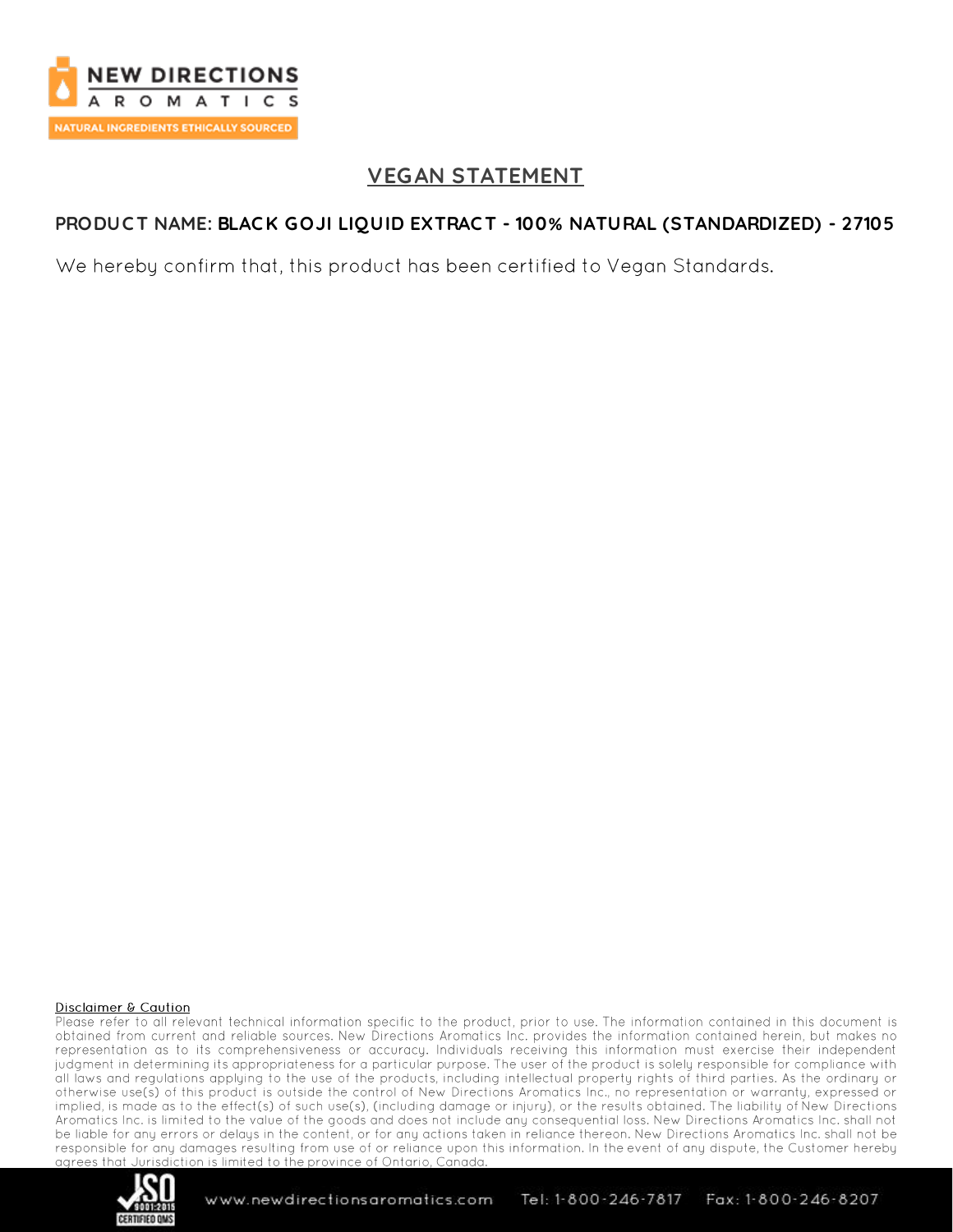

## **DEC LARATION OF CALIFORNIA PROPOSITION 65**

### **PRODUC T NAME: BLAC K GOJI LIQUID EXTRAC T - 100% NATURAL (STANDARDIZED) - 27105**

We hereby declare that, to the best of our knowledge, this product does not consist of any substance(s) which is listed under California Proposition 65 list.

#### Disclaimer & Caution